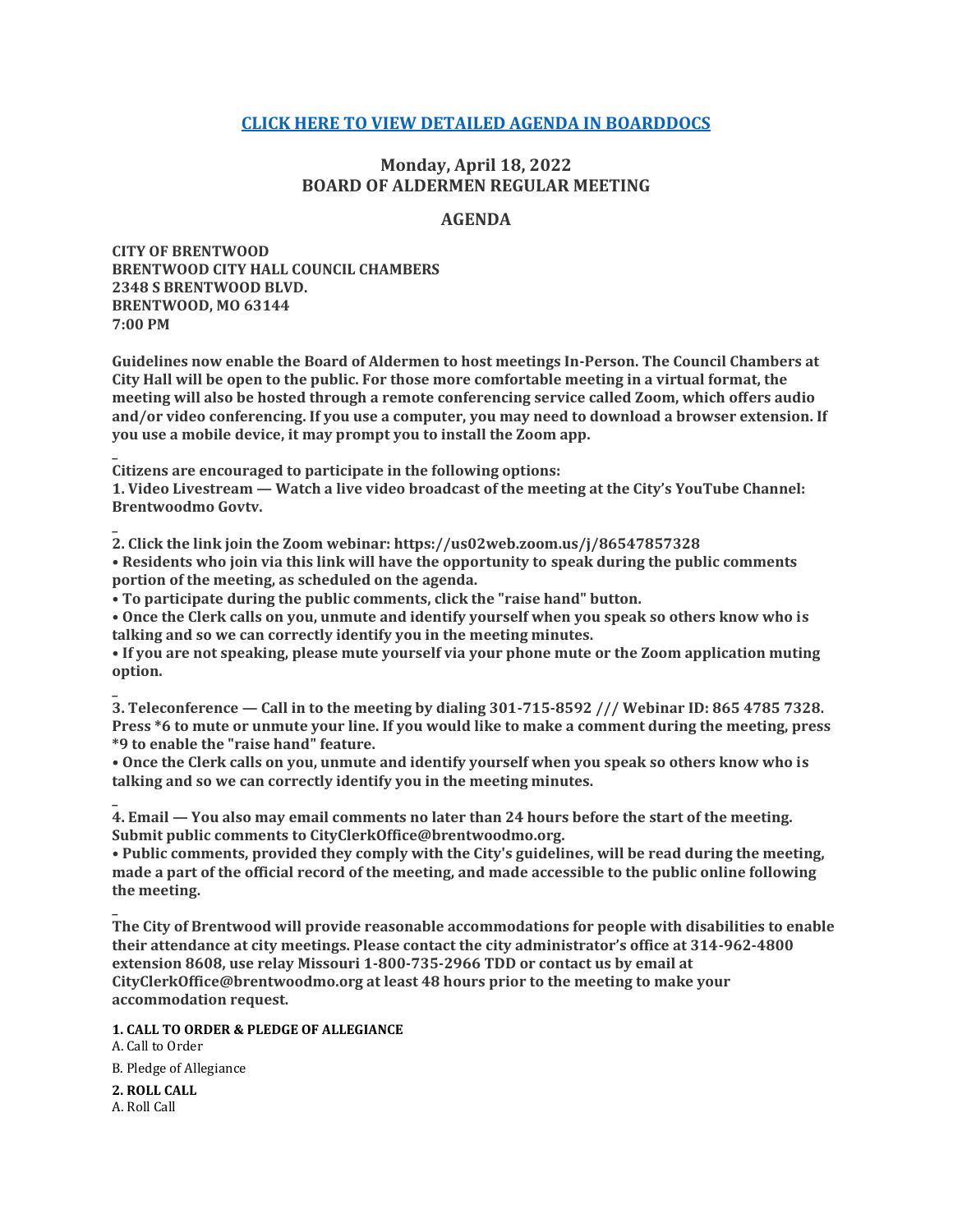#### **3. AGENDA APPROVAL**

A. Approval or Amendment of Agenda

#### **4. ANNOUNCEMENTS, APPOINTMENTS, PROCLAMATIONS & RECOGNITIONS**

A. Police Department - Recognition for Officers of the Month and Officer of the year, 2021

B. Committee Appointments and Reappointments

C. Proclamation - Arbor Day

#### **5. PUBLIC HEARING**

A. Public Hearing

### **6. CITIZEN COMMENTS**

A. Citizen Comments

#### **7. MAYOR AND ALDERMEN REPORTS**

A. Mayor David Dimmitt

B. Alderman David Plufka - Ward 1

C. Alderwoman Nancy Parker Tice - Ward 1

- D. Alderwoman Sunny Sims Ward 2
- E. Alderman Brandon Wegge Ward 2

F. Alderman Steve Lochmoeller - Ward 3

G. Alderman Jeff Gould - Ward 3

H. Alderwoman Kathy O'Neill - Ward 4

I. Alderman Jack Shelton - Ward 4

#### **8. CITY ADMINISTRATOR REPORT**

A. Brentwood Bound Update

#### **9. CONSENT AGENDA**

A. Standing Committees Reports

B. Warrant Lists - Operating Funds and 2021 and 2022 Expenditures from the 2019 Series Certificates of Participation Proceeds (COPs)

C. Resolution No. 1354- A change order approving additional work scope with L. Keeley Construction for Brentwood Bound- Flood Mitigation Phase 1

D. Resolution No. 1355- An agreement with GovDeals improving the payment process for asset sales

E. Resolution No. 1356 - A Resolution Approving the Purchase of Camera and Door Access Systems for the Pavilion and Parking Lot in Brentwood Park

F. Resolution No. 1357 - York Village Streetlights- Additional Surveying

G. Resolution No. 1358 - Rosalie Ave Pedestrian Improvements STP-5577 (637) Supplemental Agreement with Horner & Shifrin

H. Resolution No. 1359 - Brentwood Bound- Optional Street Light Receptacles in the MC District along Manchester Road

I. Resolution No. 1360 - Request to approve Jacobs Task Order for Brentwood Bound Banner/Signage

J. Request of Ambulance Fee Write Offs Authorization

K. Authorization for the Healthcare Coverage Premium for the FY 2022/2023 Plan Year.

L. Authorization to plant a tree and a plaque in memory of former Alderman Wynn in Brentwood Park

#### **10. OLD BUSINESS**

A. Bill No. 6380 - #22-005: Text Amendment Amending Section 400.1400(C) Conditional Uses Of The Urban District To Include Facilities Used For Animal Rescue, Shelter, And Adoption, and Related Services For Those Animals Such As Veterinary Care, Pet Owner Resources Support And Educational Programming As A Conditional Use Second Reading

B. Resolution No. 1352- A Resolution Approving A Temporary Roadway Agreement With Fred Luth & Sons Associated With MSD Project 11212

#### **11. NEW BUSINESS**

A. Bill No. 6382- Ordinance Correcting And Renumbering A Previously Approved Ordinance That Was Given The Same Number Through A Scrivener's Error, And Matters Related Thereto First and Second Reading

B. Bill No. 6383 - An Ordinance Of The City Of Brentwood, Missouri, Approving A Certain Settlement Agreement With Three Dogs, LLC First and Second Reading